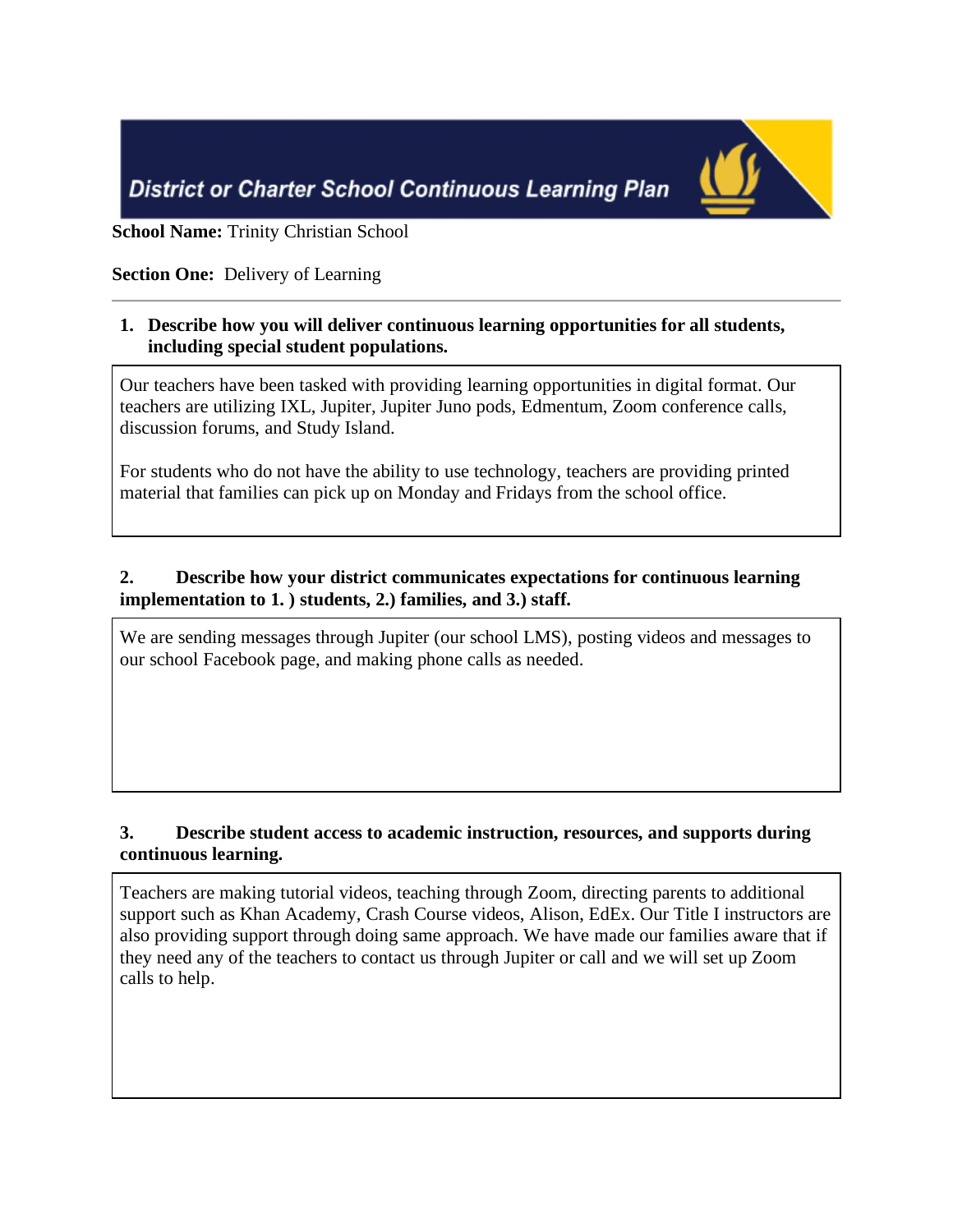### **4. What equipment and tools are available to staff and students to enable your continuous learning plan? Please list.**

| Laptops    |  |  |
|------------|--|--|
| Zoom       |  |  |
| Phones     |  |  |
| Cameras    |  |  |
| IT support |  |  |
|            |  |  |

#### **5. Describe how educators and support staff are expected to connect with students and families on an ongoing basis.**

Teachers are expected to create assignments weekly just like during the school. This way teachers are still working on creating content that is being delivered weekly. This includes projects, assessments, forum discussions, and content practice.

# **6. Describe your method for providing timely and meaningful academic feedback to students.**

As students complete work, teachers are expected to continue grading assignments and posting feedback in the comment sections of Jupiter. Further, during virtual office hours, teachers should be discussing issues with students.

**Section Two:** Achievement and Attendance

**7. Does your continuous learning plan provide an avenue for students to earn high school credits? If so, describe the approach.**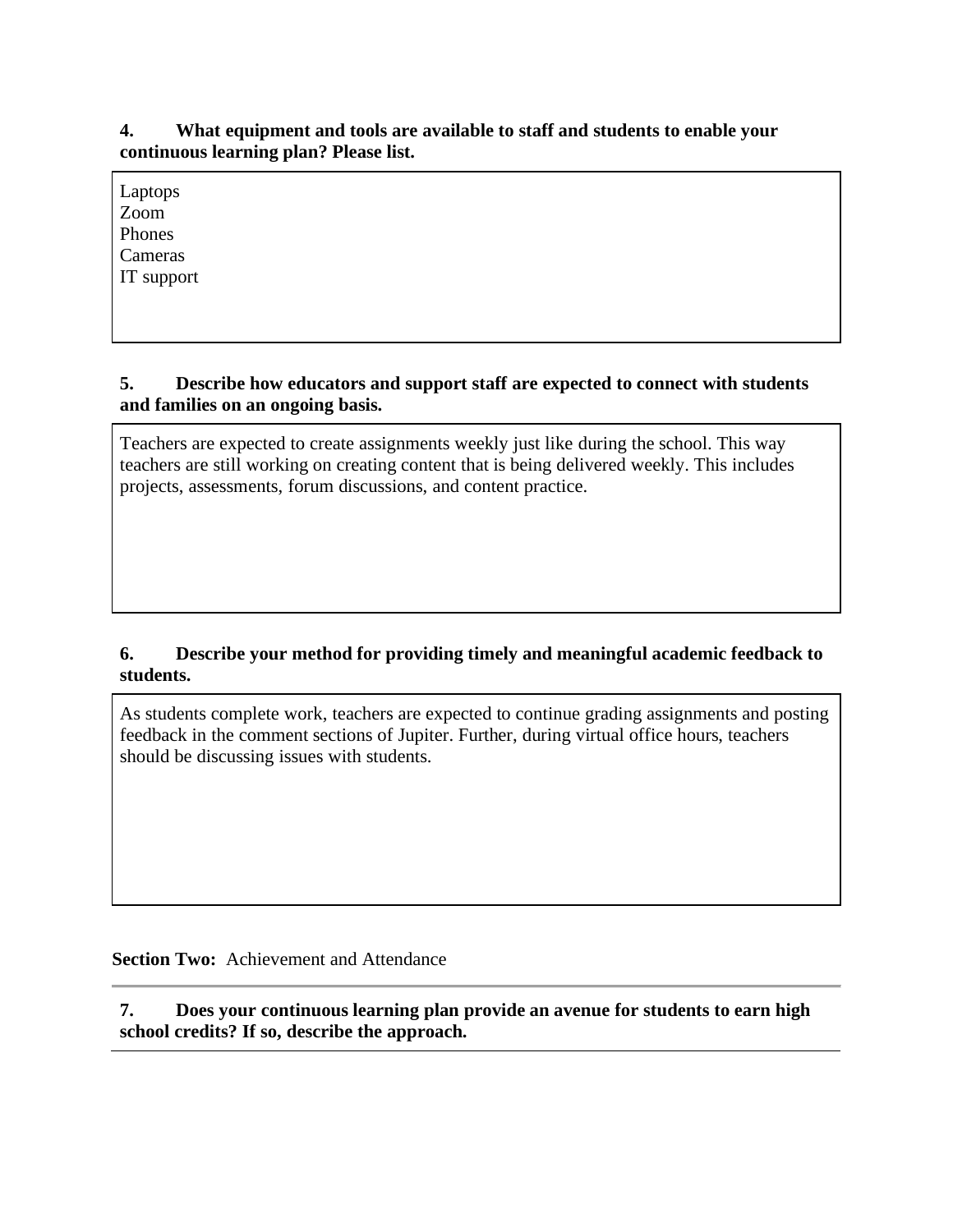Yes. High school students are still expected to complete core assignments. For students who are in need of credit recovery, we are utilizing Edmentum.

### **8. Describe your attendance policy for continuous learning.**

It is our hope that students will continue to do their work in a honorable and professional manner. Though attendance is difficult to monitor when students are not present, the completion of work will act as our guide of students being involved in the continuous learning aspect of this time.

# **9. Describe your long-term goals to address skill gaps for the remainder of the school year.**

Our hope is to be able to quickly complete assessments at the beginning of the 2020-2021 school year to see where our students are at academically. Once we have that data, we will be able to make targeted lesson plans curriculum for the 2020-2021 school year. We have the understanding that the first 9 weeks of the 2020-2021 school year may look more like last 9 weeks of the 2019-2020 school year. We will have to design a curriculum that best overlaps these two time frames and ensure that students are still moving forward in the upcoming school year. This may include creating specific blocks in the day centered on previous year review.

### **Section Three:** Staff Development

**10. Describe your professional development plan for continuous learning.**